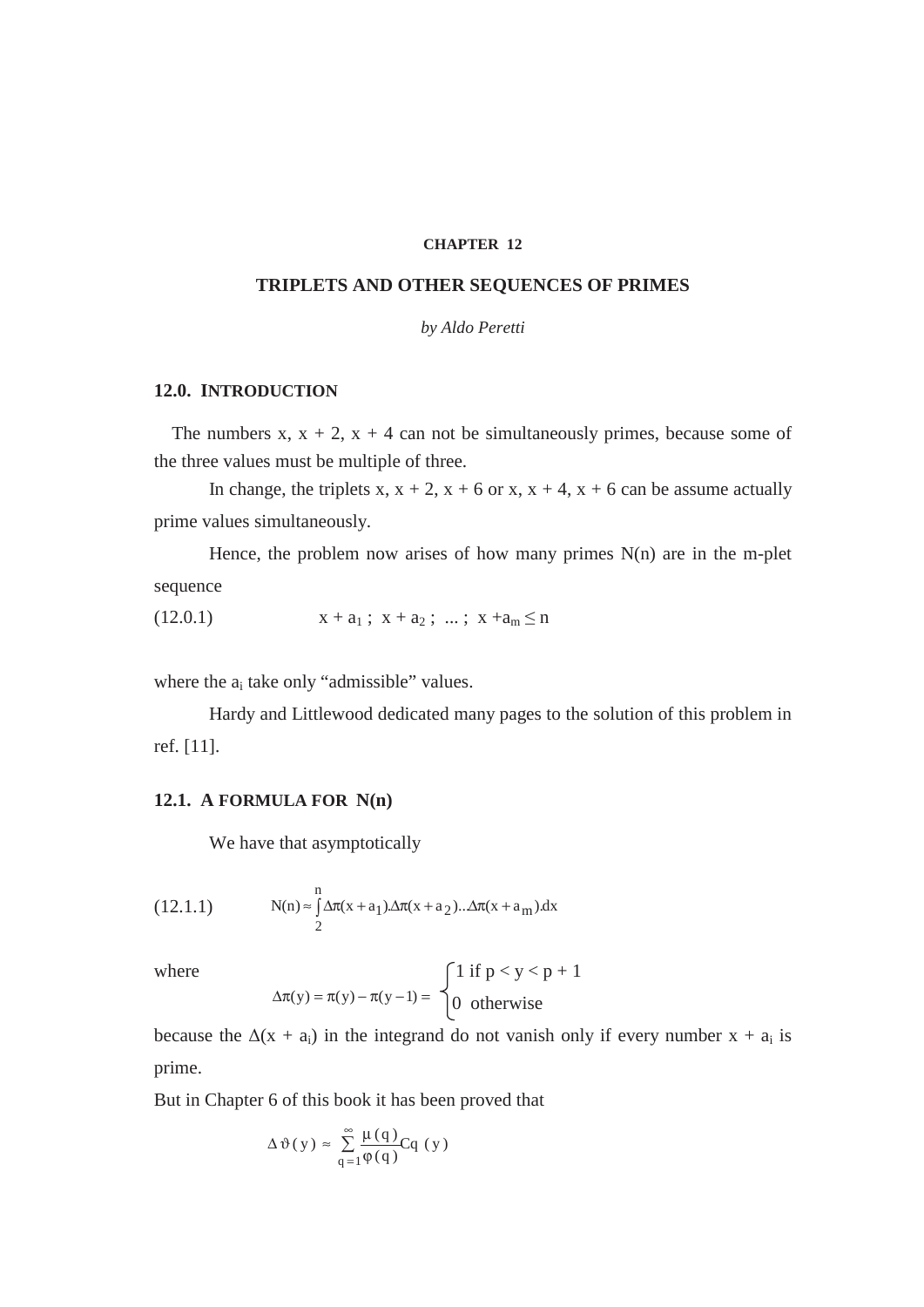so that

$$
\Delta \pi(y) \approx \sum \frac{\mu(q)}{\varphi(q)} \frac{Cq(y)}{\log y}
$$

Replacing in (12.1.1) we get

(12.1.2) 
$$
N(n) \approx \int_{2}^{n} \left\{ \sum_{q=1}^{n} \frac{\mu(q)}{\phi(q)} \frac{Cq(x+a_{1})}{\log(x+a_{1})} \right\} \cdots \left\{ \sum_{q=1}^{n} \frac{\mu(q)}{\phi(q)} \frac{Cq(x+a_{m})}{\log(x+a_{m})} \right\} dx
$$

If our  $a_i$  are small compared with x, then we can put

(12.1.3) 
$$
N(n) \approx \int_{2}^{n} \left\{ \sum \frac{\mu(q)}{\phi(q)} C q_1(x + a_1) \right\} \cdot \cdot \left\{ \sum \frac{\mu(q)}{\phi(q)} C q_m(x + a_m) \right\} \frac{dx}{\log^m x}
$$

In a similar way to what happens in binary Goldbach problem of Chapter 6, Lemma (6.5.2), the dominant term in the integrand is obtained when we take  $q_1 = q_2 = ... =$  $q_m$ , so that

(12.1.4) 
$$
N(n) \approx \int_{2}^{n} \sum \frac{\mu^{m}(q)}{\varphi^{m}(q)} Cq(x + a_{1})...Cq(x + a_{m}) \frac{dx}{\log^{m} x}
$$

Now the first mean value theorem of the integral Calculus states that

$$
\int_{p}^{q} f(x).g(x).dx = f(\xi) \int_{p}^{q} g(x).dx
$$

if f(x) is a continuous function,  $g(x)$  is an integrable function;  $p \le \xi < q$ ;  $m \le f(x) \le M$ and  $g(x)$  does not change sign in the interval  $(p, q)$ .

Adopting

$$
g(x) = \frac{1}{\log^{m} x} \qquad f(x) = Cq(x + a_1)...Cq(x + a_m)
$$

we deduce:

$$
(12.1.5) \tN(n) \approx \sum_{q=1}^{\infty} \frac{\mu^{m}(q)}{q^{m}(q)} Cq(\xi + a_1)...Cq(\xi + a_m) \int_{2}^{n} \frac{dx}{\log^{m} x}
$$

The singular series can be easily transformed into a product along the primes and we obtain:

(12.1.6) 
$$
N(n) \approx \prod_{p} \left\{ \frac{\mu^{m}(q)}{\varphi^{m}(q)} C q(\xi + a_1) ... C q(\xi + a_m) \right\} \int_{2}^{n} \frac{dx}{\log^{m} x}
$$